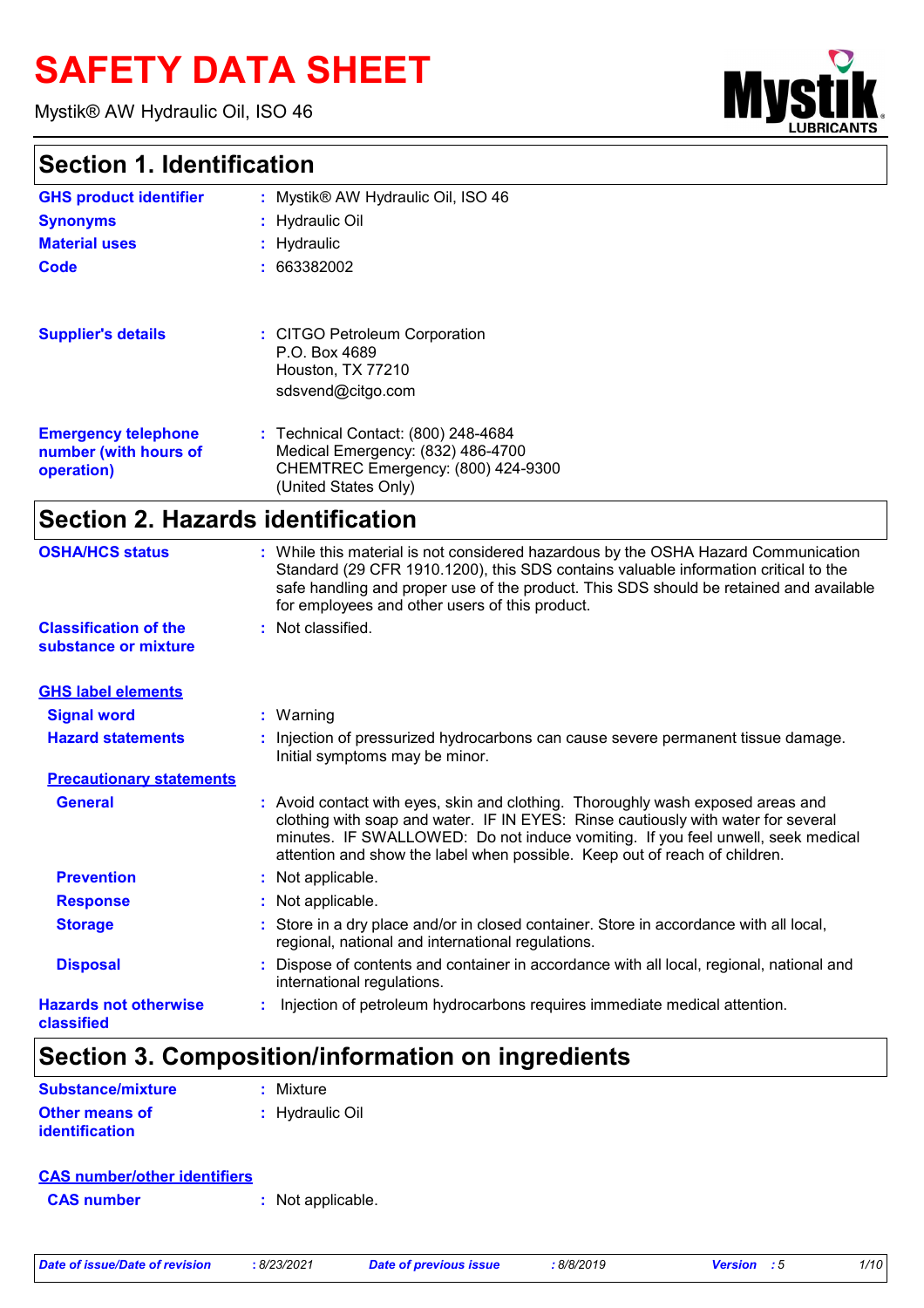## **Section 3. Composition/information on ingredients**

| <b>Ingredient name</b>                                 |     | <b>CAS number</b> |
|--------------------------------------------------------|-----|-------------------|
| Distillates (petroleum), hydrotreated heavy paraffinic | ≥90 | 64742-54-7        |

Any concentration shown as a range is to protect confidentiality or is due to process variation.

**There are no additional ingredients present which, within the current knowledge of the supplier and in the concentrations applicable, are classified as hazardous to health or the environment and hence require reporting in this section.**

**Occupational exposure limits, if available, are listed in Section 8.**

#### **Section 4. First aid measures**

#### **Description of necessary first aid measures**

| <b>Eye contact</b>  | : Immediately flush eyes with plenty of water, occasionally lifting the upper and lower<br>eyelids. Check for and remove any contact lenses. Get medical attention if irritation<br>occurs.                                            |
|---------------------|----------------------------------------------------------------------------------------------------------------------------------------------------------------------------------------------------------------------------------------|
| <b>Inhalation</b>   | : Remove victim to fresh air and keep at rest in a position comfortable for breathing. Get<br>medical attention if symptoms occur.                                                                                                     |
| <b>Skin contact</b> | : Flush contaminated skin with plenty of water. Remove contaminated clothing and<br>shoes. Get medical attention if symptoms occur.                                                                                                    |
| <b>Ingestion</b>    | : Wash out mouth with water. Remove victim to fresh air and keep at rest in a position<br>comfortable for breathing. Do not induce vomiting unless directed to do so by medical<br>personnel. Get medical attention if symptoms occur. |

#### **Most important symptoms/effects, acute and delayed**

| <b>Potential acute health effects</b> |                                                                                                                                                                                                                                            |
|---------------------------------------|--------------------------------------------------------------------------------------------------------------------------------------------------------------------------------------------------------------------------------------------|
| <b>Eye contact</b>                    | : No known significant effects or critical hazards.                                                                                                                                                                                        |
| <b>Inhalation</b>                     | : No known significant effects or critical hazards.                                                                                                                                                                                        |
| <b>Skin contact</b>                   | : Injection of pressurized hydrocarbons can cause severe permanent tissue damage.<br>Initial symptoms may be minor.                                                                                                                        |
| <b>Ingestion</b>                      | : No known significant effects or critical hazards.                                                                                                                                                                                        |
| <b>Over-exposure signs/symptoms</b>   |                                                                                                                                                                                                                                            |
| <b>Eye contact</b>                    | : No specific data.                                                                                                                                                                                                                        |
| <b>Inhalation</b>                     | : No specific data.                                                                                                                                                                                                                        |
| <b>Skin contact</b>                   | : No specific data.                                                                                                                                                                                                                        |
| <b>Ingestion</b>                      | : No specific data.                                                                                                                                                                                                                        |
|                                       | Indication of immediate medical attention and special treatment needed, if necessary                                                                                                                                                       |
| <b>Notes to physician</b>             | : In the event of injection in underlying tissue, immediate treatment should include<br>extensive incision, debridement and saline irrigation. Inadequate treatment can result in<br>ischemia and gangrene. Early symptoms may be minimal. |
| <b>Specific treatments</b>            | : Treat symptomatically and supportively.                                                                                                                                                                                                  |
| <b>Protection of first-aiders</b>     | : No action shall be taken involving any personal risk or without suitable training.                                                                                                                                                       |

**See toxicological information (Section 11)**

#### **Section 5. Fire-fighting measures**

| <b>Extinguishing media</b>             |                                                                 |
|----------------------------------------|-----------------------------------------------------------------|
| <b>Suitable extinguishing</b><br>media | : Use an extinguishing agent suitable for the surrounding fire. |
| Unsuitable extinguishing<br>media      | : None known.                                                   |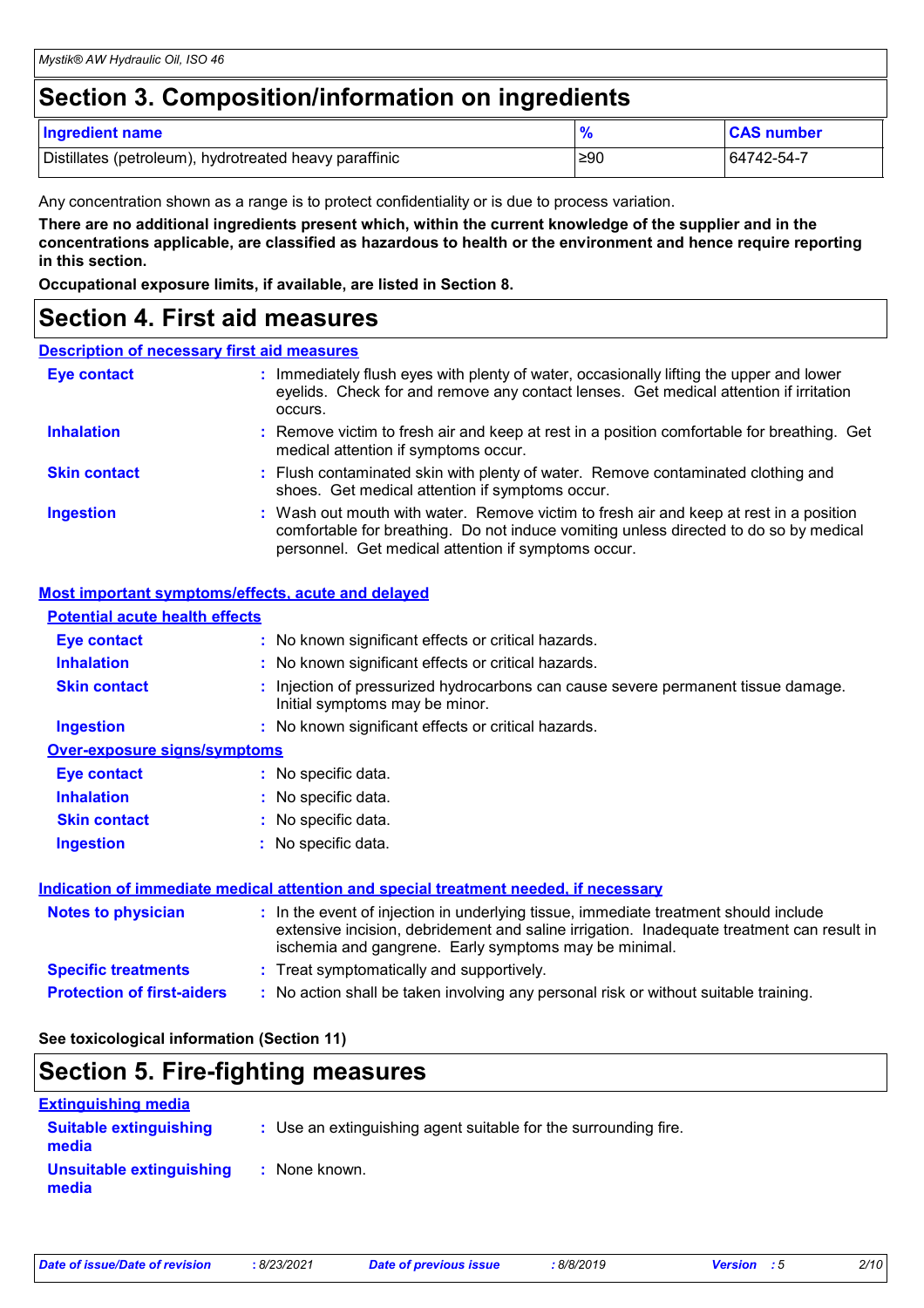## **Section 5. Fire-fighting measures**

| <b>Specific hazards arising</b><br>from the chemical     | : In a fire or if heated, a pressure increase will occur and the container may burst.                                                                                                               |
|----------------------------------------------------------|-----------------------------------------------------------------------------------------------------------------------------------------------------------------------------------------------------|
| <b>Hazardous thermal</b><br>decomposition products       | Decomposition products may include the following materials:<br>carbon dioxide<br>carbon monoxide                                                                                                    |
| <b>Special protective actions</b><br>for fire-fighters   | : Promptly isolate the scene by removing all persons from the vicinity of the incident if<br>there is a fire. No action shall be taken involving any personal risk or without suitable<br>training. |
| <b>Special protective</b><br>equipment for fire-fighters | Fire-fighters should wear appropriate protective equipment and self-contained breathing<br>apparatus (SCBA) with a full face-piece operated in positive pressure mode.                              |

#### **Section 6. Accidental release measures**

#### **Personal precautions, protective equipment and emergency procedures**

| For non-emergency<br>personnel                                                                   | : No action shall be taken involving any personal risk or without suitable training.<br>Evacuate surrounding areas. Keep unnecessary and unprotected personnel from<br>entering. Do not touch or walk through spilled material. Put on appropriate personal<br>protective equipment.                                                                                                                                                                    |
|--------------------------------------------------------------------------------------------------|---------------------------------------------------------------------------------------------------------------------------------------------------------------------------------------------------------------------------------------------------------------------------------------------------------------------------------------------------------------------------------------------------------------------------------------------------------|
| For emergency responders                                                                         | : If specialized clothing is required to deal with the spillage, take note of any information in<br>Section 8 on suitable and unsuitable materials. See also the information in "For non-<br>emergency personnel".                                                                                                                                                                                                                                      |
| <b>Environmental precautions</b><br><b>Methods and materials for containment and cleaning up</b> | : Avoid dispersal of spilled material and runoff and contact with soil, waterways, drains<br>and sewers. Inform the relevant authorities if the product has caused environmental<br>pollution (sewers, waterways, soil or air).                                                                                                                                                                                                                         |
|                                                                                                  |                                                                                                                                                                                                                                                                                                                                                                                                                                                         |
| <b>Small spill</b>                                                                               | : Stop leak if without risk. Move containers from spill area. Dilute with water and mop up<br>if water-soluble. Alternatively, or if water-insoluble, absorb with an inert dry material and<br>place in an appropriate waste disposal container. Dispose of via a licensed waste<br>disposal contractor.                                                                                                                                                |
| <b>Large spill</b>                                                                               | : Stop leak if without risk. Move containers from spill area. Prevent entry into sewers,<br>water courses, basements or confined areas. Wash spillages into an effluent treatment<br>plant or proceed as follows. Contain and collect spillage with non-combustible,<br>absorbent material e.g. sand, earth, vermiculite or diatomaceous earth and place in<br>container for disposal according to local regulations (see Section 13). Dispose of via a |

licensed waste disposal contractor. Note: see Section 1 for emergency contact

# **Section 7. Handling and storage**

#### **Precautions for safe handling**

| <b>Protective measures</b>                                                       | : Put on appropriate personal protective equipment (see Section 8).                                                                                                                                                                                                                                                                                                                                                                                                                                                                                                              |
|----------------------------------------------------------------------------------|----------------------------------------------------------------------------------------------------------------------------------------------------------------------------------------------------------------------------------------------------------------------------------------------------------------------------------------------------------------------------------------------------------------------------------------------------------------------------------------------------------------------------------------------------------------------------------|
| <b>Advice on general</b><br>occupational hygiene                                 | Eating, drinking and smoking should be prohibited in areas where this material is<br>handled, stored and processed. Workers should wash hands and face before eating,<br>drinking and smoking. Remove contaminated clothing and protective equipment before<br>entering eating areas. See also Section 8 for additional information on hygiene<br>measures.                                                                                                                                                                                                                      |
| <b>Conditions for safe storage,</b><br>including any<br><b>incompatibilities</b> | Store in accordance with local regulations. Store in original container protected from<br>direct sunlight in a dry, cool and well-ventilated area, away from incompatible materials<br>(see Section 10) and food and drink. Keep container tightly closed and sealed until<br>ready for use. Containers that have been opened must be carefully resealed and kept<br>upright to prevent leakage. Do not store in unlabeled containers. Use appropriate<br>containment to avoid environmental contamination. See Section 10 for incompatible<br>materials before handling or use. |

information and Section 13 for waste disposal.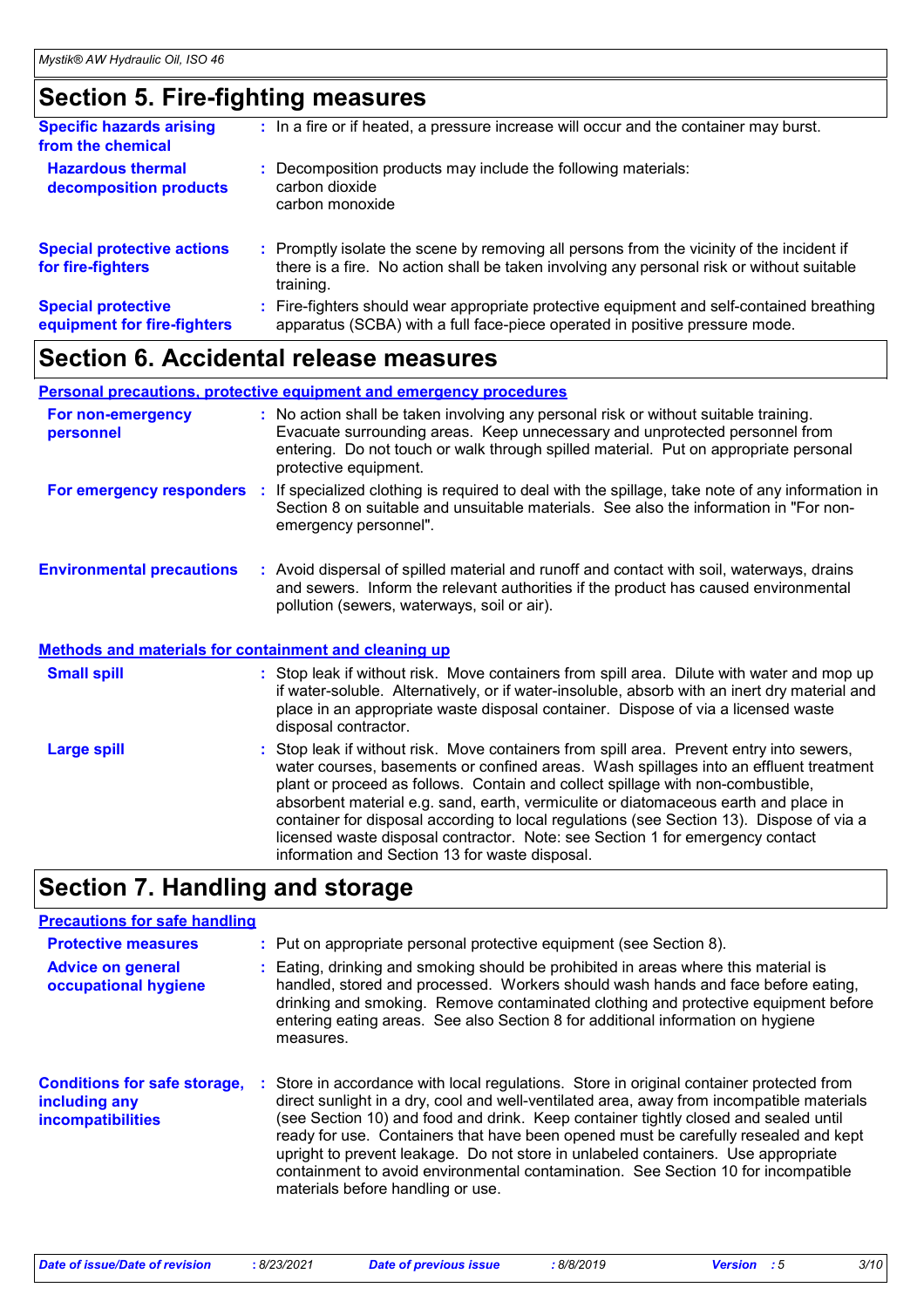# **Section 7. Handling and storage**

Bulk Storage Conditions: Maintain all storage tanks in accordance with applicable regulations. Use necessary controls to monitor tank inventories. Inspect all storage tanks on a periodic basis. Test tanks and associated piping for tightness. Maintain the automatic leak detection devices to assure proper working condition.

## **Section 8. Exposure controls/personal protection**

|--|

**Occupational exposure limits**

| <b>Ingredient name</b>                                 |  |                                                                                                                                                                                                                                                                                                                                                                                                   | <b>Exposure limits</b>                                                                                                                                                                                                                                                                                                                                                                                                                                                                                                                  |
|--------------------------------------------------------|--|---------------------------------------------------------------------------------------------------------------------------------------------------------------------------------------------------------------------------------------------------------------------------------------------------------------------------------------------------------------------------------------------------|-----------------------------------------------------------------------------------------------------------------------------------------------------------------------------------------------------------------------------------------------------------------------------------------------------------------------------------------------------------------------------------------------------------------------------------------------------------------------------------------------------------------------------------------|
| Distillates (petroleum), hydrotreated heavy paraffinic |  |                                                                                                                                                                                                                                                                                                                                                                                                   | ACGIH TLV (United States, 3/2019).<br>TWA: 5 mg/m <sup>3</sup> 8 hours. Form: Inhalable<br>fraction<br>OSHA PEL (United States, 5/2018).<br>TWA: 5 mg/m <sup>3</sup> 8 hours.<br>NIOSH REL (United States, 10/2016).<br>TWA: 5 mg/m <sup>3</sup> 10 hours. Form: Mist<br>STEL: 10 mg/m <sup>3</sup> 15 minutes. Form: Mist                                                                                                                                                                                                              |
| <b>Appropriate engineering</b><br>controls             |  | contaminants.                                                                                                                                                                                                                                                                                                                                                                                     | : Good general ventilation should be sufficient to control worker exposure to airborne                                                                                                                                                                                                                                                                                                                                                                                                                                                  |
| <b>Environmental exposure</b><br>controls              |  | : Emissions from ventilation or work process equipment should be checked to ensure<br>they comply with the requirements of environmental protection legislation. In some<br>cases, vapor controls, filters or engineering modifications to the process equipment will<br>be necessary to reduce emissions to acceptable levels.                                                                   |                                                                                                                                                                                                                                                                                                                                                                                                                                                                                                                                         |
| <b>Individual protection measures</b>                  |  |                                                                                                                                                                                                                                                                                                                                                                                                   |                                                                                                                                                                                                                                                                                                                                                                                                                                                                                                                                         |
| <b>Hygiene measures</b>                                |  | : Wash hands, forearms and face thoroughly after handling chemical products, before<br>eating, smoking and using the lavatory and at the end of the working period.<br>Appropriate techniques should be used to remove potentially contaminated clothing.<br>Wash contaminated clothing before reusing. Ensure that eyewash stations and safety<br>showers are close to the workstation location. |                                                                                                                                                                                                                                                                                                                                                                                                                                                                                                                                         |
| <b>Eye/face protection</b>                             |  | instead.                                                                                                                                                                                                                                                                                                                                                                                          | : Safety glasses equipped with side shields are recommended as minimum protection in<br>industrial settings. If contact is possible, the following protection should be worn, unless<br>the assessment indicates a higher degree of protection: chemical splash goggles.<br>Safety eyewear complying with an approved standard should be used when a risk<br>assessment indicates this is necessary to avoid exposure to liquid splashes, mists,<br>gases or dusts. If inhalation hazards exist, a full-face respirator may be required |
| <b>Skin protection</b>                                 |  |                                                                                                                                                                                                                                                                                                                                                                                                   |                                                                                                                                                                                                                                                                                                                                                                                                                                                                                                                                         |
| <b>Hand protection</b>                                 |  | : Chemical-resistant gloves complying with an approved standard should be worn at all<br>times when handling chemical products if a risk assessment indicates this is necessary.                                                                                                                                                                                                                  |                                                                                                                                                                                                                                                                                                                                                                                                                                                                                                                                         |
| <b>Body protection</b>                                 |  | : Personal protective equipment for the body should be selected based on the task being<br>performed and the risks involved and should be approved by a specialist before<br>handling this product.                                                                                                                                                                                               |                                                                                                                                                                                                                                                                                                                                                                                                                                                                                                                                         |
| <b>Other skin protection</b>                           |  | : Avoid skin contact with liquid. Appropriate footwear and any additional skin protection<br>measures should be selected based on the task being performed and the risks involved<br>and should be approved by a specialist before handling this product. Leather boots are<br>not protective for liquid contact.                                                                                 |                                                                                                                                                                                                                                                                                                                                                                                                                                                                                                                                         |
| <b>Respiratory protection</b>                          |  | respirator.                                                                                                                                                                                                                                                                                                                                                                                       | : Avoid inhalation of gases, vapors, mists or dusts. Use a properly fitted, air-purifying or<br>supplied-air respirator complying with an approved standard if a risk assessment<br>indicates this is necessary. Respirator selection must be based on known or anticipated<br>exposure levels, the hazards of the product and the safe working limits of the selected                                                                                                                                                                  |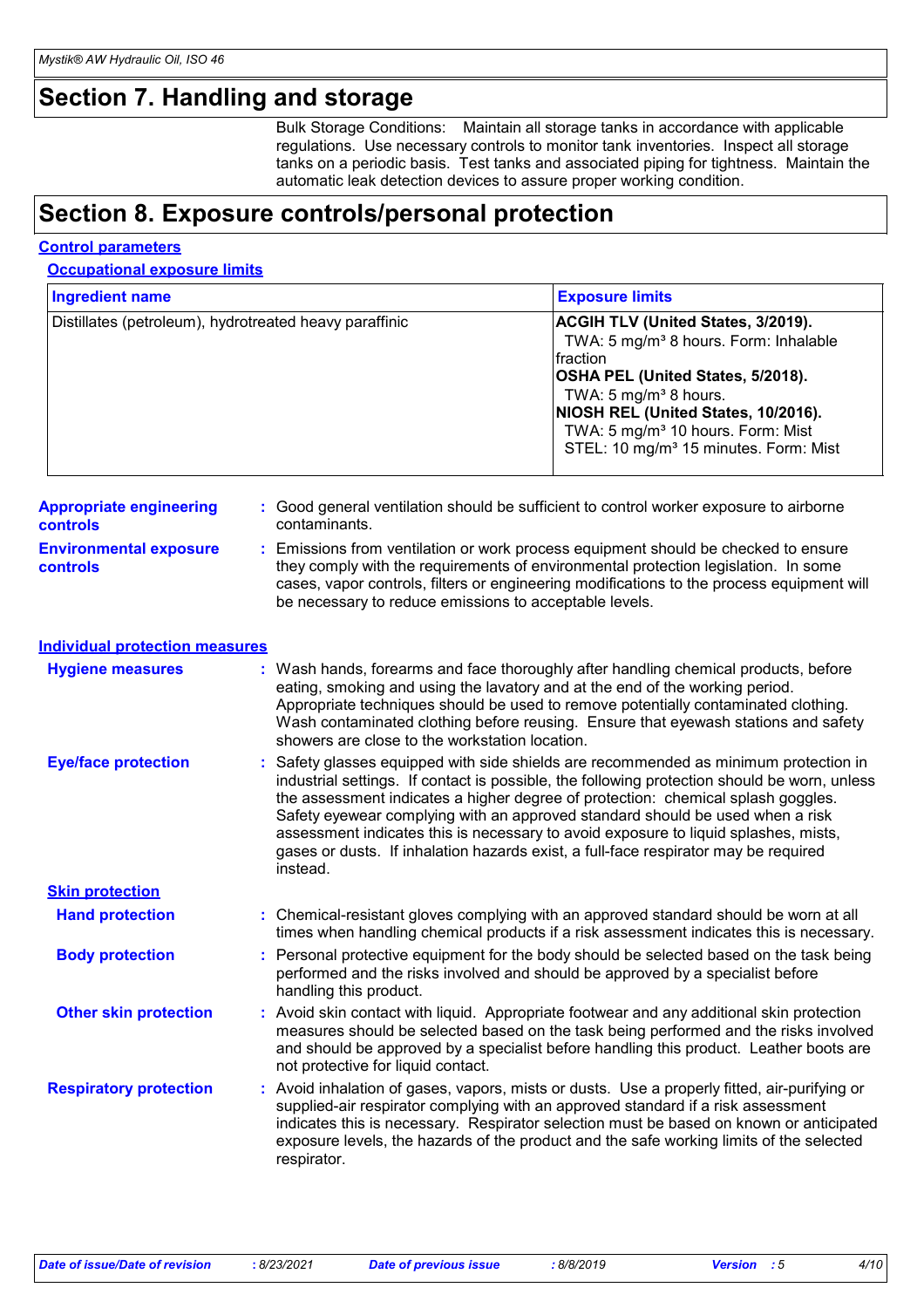# **Section 9. Physical and chemical properties**

| <b>Appearance</b>                               |                                                                                                                                                              |
|-------------------------------------------------|--------------------------------------------------------------------------------------------------------------------------------------------------------------|
| <b>Physical state</b>                           | $:$ Liquid.                                                                                                                                                  |
| <b>Color</b>                                    | : Colorless to light yellow. [Light]                                                                                                                         |
| <b>Odor</b>                                     | : Mild petroleum odor [Slight]                                                                                                                               |
| pH                                              | : Not applicable.                                                                                                                                            |
| <b>Boiling point</b>                            | : Not available.                                                                                                                                             |
| <b>Flash point</b>                              | : Open cup: 230°C (446°F) [Cleveland.]                                                                                                                       |
| Lower and upper explosive<br>(flammable) limits | : Not available.                                                                                                                                             |
| <b>Vapor pressure</b>                           | : Not available.                                                                                                                                             |
| <b>Vapor density</b>                            | : Not available.                                                                                                                                             |
| <b>Relative density</b>                         | : 0.86                                                                                                                                                       |
| <b>Density Ibs/gal</b>                          | $: 7.2$ lbs/gal                                                                                                                                              |
| Density gm/cm <sup>3</sup>                      | $: 0.86$ g/cm <sup>3</sup>                                                                                                                                   |
| <b>Gravity, <sup>o</sup>API</b>                 | : 32.3                                                                                                                                                       |
| Flow time (ISO 2431)                            | : Not available.                                                                                                                                             |
| <b>Viscosity</b>                                | : Dynamic (room temperature): Not applicable.<br>Kinematic (room temperature): Not applicable.<br>Kinematic (40°C (104°F)): 0.46 cm <sup>2</sup> /s (46 cSt) |
| <b>Viscosity SUS</b>                            | : 240 SUS @100 F                                                                                                                                             |

# **Section 10. Stability and reactivity**

| <b>Reactivity</b>                                   | : Not expected to be Explosive, Self-Reactive, Self-Heating, or an Organic Peroxide<br>under US GHS Definition(s). |
|-----------------------------------------------------|--------------------------------------------------------------------------------------------------------------------|
| <b>Chemical stability</b>                           | : The product is stable.                                                                                           |
| <b>Possibility of hazardous</b><br><b>reactions</b> | : Under normal conditions of storage and use, hazardous reactions will not occur.                                  |
| <b>Conditions to avoid</b>                          | : No specific data.                                                                                                |
| <b>Incompatible materials</b>                       | : No specific data.                                                                                                |
| <b>Hazardous decomposition</b><br>products          | : Under normal conditions of storage and use, hazardous decomposition products should<br>not be produced.          |

# **Section 11. Toxicological information**

#### **Information on toxicological effects**

| <b>Product/ingredient name</b>                            | <b>Result</b>                                                                                                                                                                                                                                                                                                                                                  | <b>Species</b> | <b>Dose</b> | <b>Exposure</b> |
|-----------------------------------------------------------|----------------------------------------------------------------------------------------------------------------------------------------------------------------------------------------------------------------------------------------------------------------------------------------------------------------------------------------------------------------|----------------|-------------|-----------------|
| Distillates (petroleum),<br>hydrotreated heavy paraffinic | LD50 Dermal                                                                                                                                                                                                                                                                                                                                                    | Rat            | >5000 mg/kg |                 |
|                                                           | LD50 Oral                                                                                                                                                                                                                                                                                                                                                      | Rat            | >5000 mg/kg |                 |
|                                                           | highly refined oils are reported to have low acute and sub-acute toxicities in animals.<br>Effects from single and short-term repeated exposures to high concentrations of mineral<br>oil mists well above applicable workplace exposure levels include lung inflammatory<br>reaction, lipoid granuloma formation and lipoid pneumonia. In acute and sub-acute |                |             |                 |
|                                                           | studies involving exposures to lower concentrations of mineral oil mists at or near<br>current work place exposure levels produced no significant toxicological effects.                                                                                                                                                                                       |                |             |                 |
| <b>Irritation/Corrosion</b>                               |                                                                                                                                                                                                                                                                                                                                                                |                |             |                 |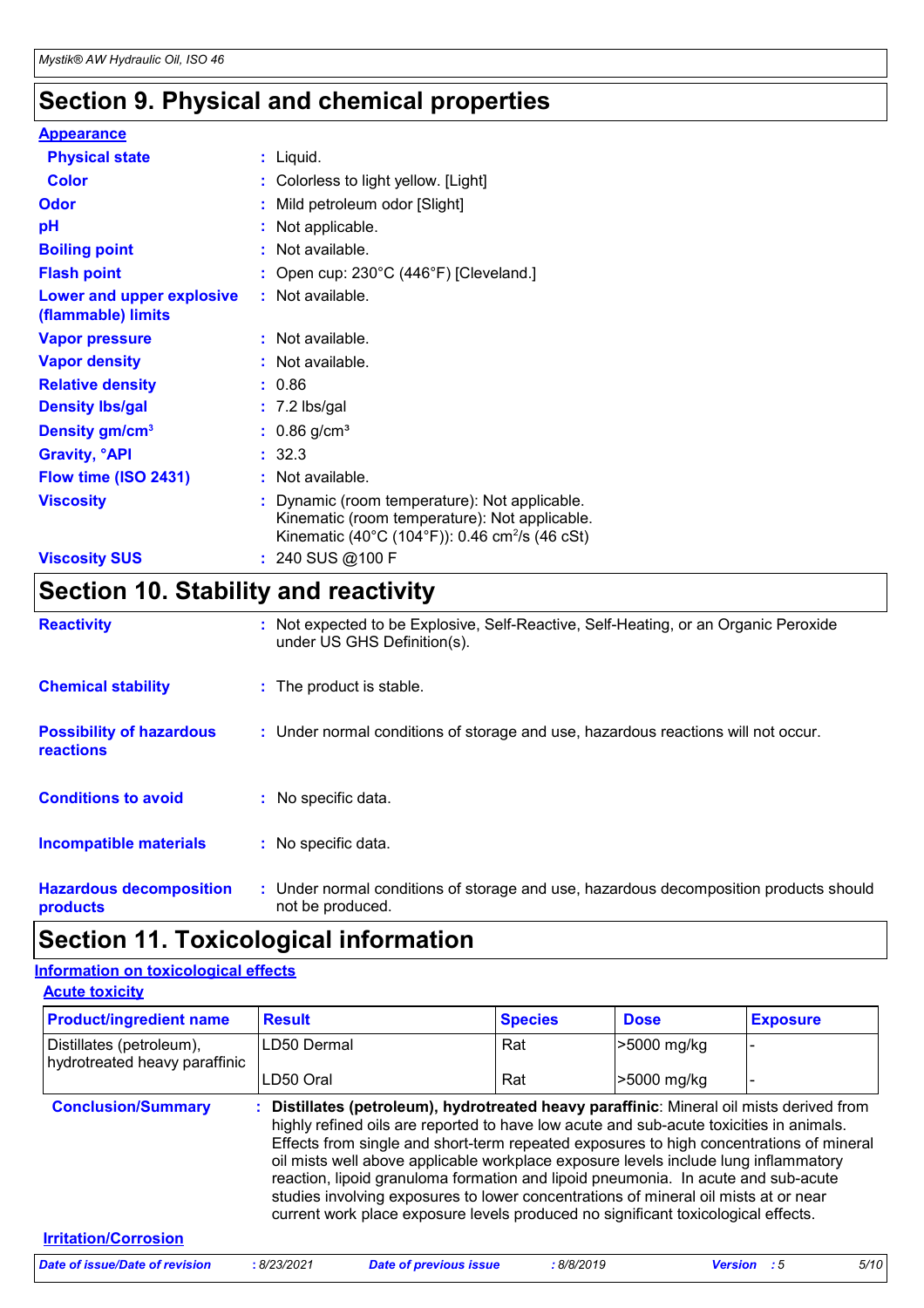# **Section 11. Toxicological information**

| Not available.                                                              |                                                                                                                     |
|-----------------------------------------------------------------------------|---------------------------------------------------------------------------------------------------------------------|
| <b>Skin</b>                                                                 | : No additional information.                                                                                        |
| <b>Eyes</b>                                                                 | No additional information.                                                                                          |
| <b>Respiratory</b>                                                          | : No additional information.                                                                                        |
| <b>Sensitization</b>                                                        |                                                                                                                     |
| Not available.                                                              |                                                                                                                     |
| <b>Skin</b>                                                                 | : No additional information.                                                                                        |
| <b>Respiratory</b>                                                          | : No additional information.                                                                                        |
| <b>Mutagenicity</b>                                                         |                                                                                                                     |
| Not available.                                                              |                                                                                                                     |
| <b>Conclusion/Summary</b>                                                   | : No additional information.                                                                                        |
| <b>Carcinogenicity</b>                                                      |                                                                                                                     |
| Not available.                                                              |                                                                                                                     |
| <b>Conclusion/Summary</b>                                                   | : No additional information.                                                                                        |
| <b>Reproductive toxicity</b>                                                |                                                                                                                     |
| Not available.                                                              |                                                                                                                     |
| <b>Conclusion/Summary</b>                                                   | : No additional information.                                                                                        |
| <b>Teratogenicity</b>                                                       |                                                                                                                     |
| Not available.                                                              |                                                                                                                     |
| <b>Conclusion/Summary</b>                                                   | : No additional information.                                                                                        |
| <b>Specific target organ toxicity (single exposure)</b>                     |                                                                                                                     |
| Not available.                                                              |                                                                                                                     |
| <b>Specific target organ toxicity (repeated exposure)</b><br>Not available. |                                                                                                                     |
| <b>Aspiration hazard</b>                                                    |                                                                                                                     |
| Not available.                                                              |                                                                                                                     |
|                                                                             |                                                                                                                     |
| <b>Information on the likely</b>                                            | : Not available.                                                                                                    |
| routes of exposure                                                          |                                                                                                                     |
| <b>Potential acute health effects</b>                                       |                                                                                                                     |
| <b>Eye contact</b>                                                          | : No known significant effects or critical hazards.                                                                 |
| <b>Inhalation</b>                                                           | : No known significant effects or critical hazards.                                                                 |
| <b>Skin contact</b>                                                         | : Injection of pressurized hydrocarbons can cause severe permanent tissue damage.<br>Initial symptoms may be minor. |
| <b>Ingestion</b>                                                            | : No known significant effects or critical hazards.                                                                 |
|                                                                             | <b>Symptoms related to the physical, chemical and toxicological characteristics</b>                                 |
| <b>Eye contact</b>                                                          | : No specific data.                                                                                                 |
| <b>Inhalation</b>                                                           | : No specific data.                                                                                                 |
| <b>Skin contact</b>                                                         | : No specific data.                                                                                                 |
| <b>Ingestion</b>                                                            | : No specific data.                                                                                                 |
|                                                                             |                                                                                                                     |
| <b>Short term exposure</b>                                                  | Delayed and immediate effects and also chronic effects from short and long term exposure                            |
|                                                                             |                                                                                                                     |

| Date of issue/Date of revision               | : 8/23/2021    | Date of previous issue | :8/8/2019 | Version : 5 | 6/10 |
|----------------------------------------------|----------------|------------------------|-----------|-------------|------|
| <b>Potential immediate</b><br><b>effects</b> | Not available. |                        |           |             |      |
| <b>Short term exposure</b>                   |                |                        |           |             |      |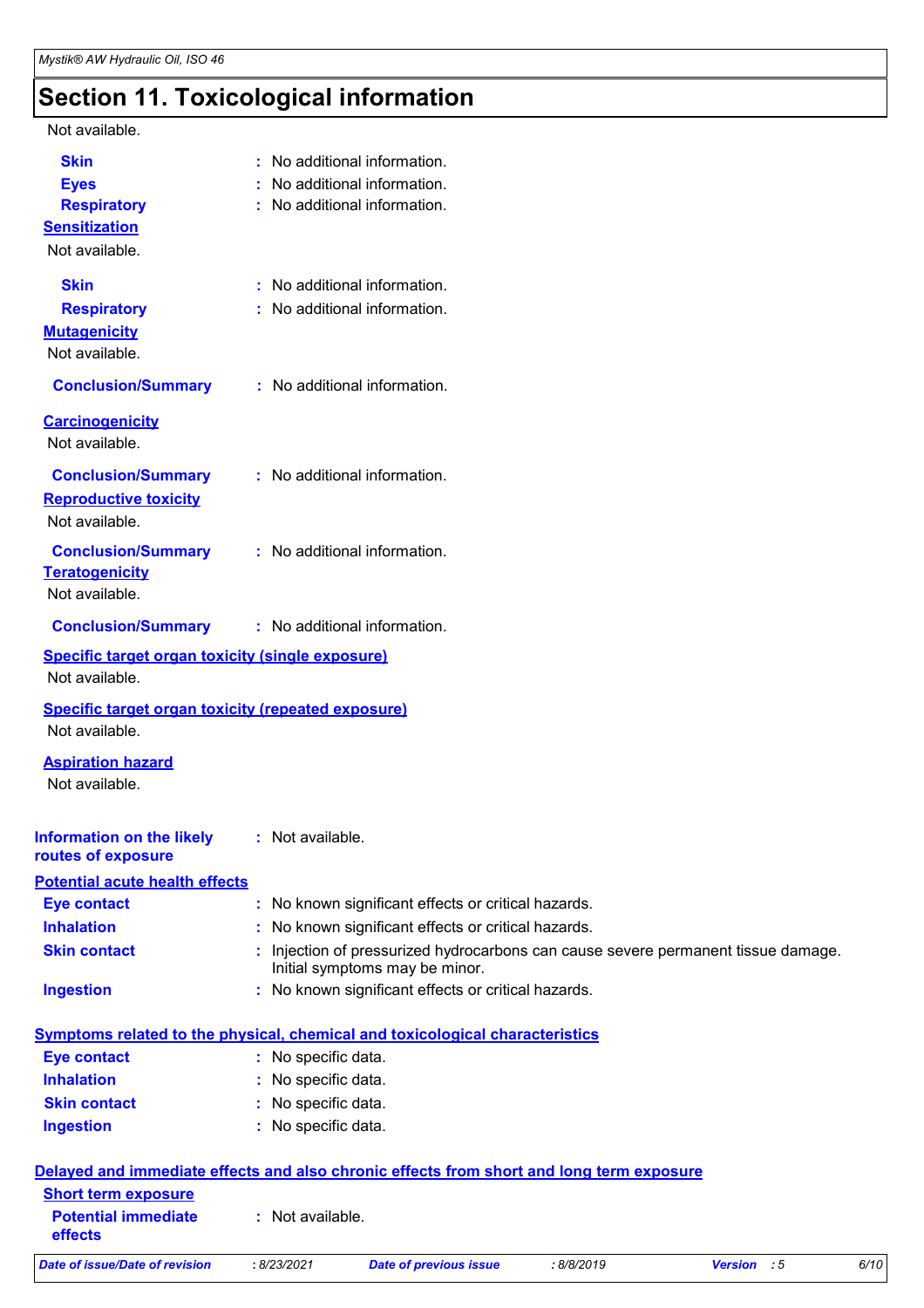# **Section 11. Toxicological information**

| <b>Potential delayed effects</b>                  | : Not available.                                    |  |
|---------------------------------------------------|-----------------------------------------------------|--|
| Long term exposure                                |                                                     |  |
| <b>Potential immediate</b><br>effects             | : Not available.                                    |  |
| <b>Potential delayed effects : Not available.</b> |                                                     |  |
| <b>Potential chronic health effects</b>           |                                                     |  |
| Not available.                                    |                                                     |  |
| <b>General</b>                                    | : No known significant effects or critical hazards. |  |
| <b>Carcinogenicity</b>                            | : No known significant effects or critical hazards. |  |
| <b>Mutagenicity</b>                               | : No known significant effects or critical hazards. |  |
| <b>Teratogenicity</b>                             | : No known significant effects or critical hazards. |  |
| <b>Developmental effects</b>                      | : No known significant effects or critical hazards. |  |
| <b>Fertility effects</b>                          | : No known significant effects or critical hazards. |  |
|                                                   |                                                     |  |

# **Section 12. Ecological information**

| <b>Toxicity</b>                                         |                                                     |
|---------------------------------------------------------|-----------------------------------------------------|
| Not available.                                          |                                                     |
| <b>Conclusion/Summary</b>                               | : Not available.                                    |
| <b>Persistence and degradability</b>                    |                                                     |
| Not available.                                          |                                                     |
| <b>Conclusion/Summary</b>                               | : Not available.                                    |
| <b>Bioaccumulative potential</b>                        |                                                     |
| Not available.                                          |                                                     |
| <b>Mobility in soil</b>                                 |                                                     |
| <b>Soil/water partition</b><br><b>coefficient (Koc)</b> | : Not available.                                    |
| <b>Other adverse effects</b>                            | : No known significant effects or critical hazards. |

#### **Section 13. Disposal considerations**

The generation of waste should be avoided or minimized wherever possible. Disposal of this product, solutions and any by-products should at all times comply with the requirements of environmental protection and waste disposal legislation and any regional local authority requirements. Dispose of surplus and non-recyclable products via a licensed waste disposal contractor. Waste should not be disposed of untreated to the sewer unless fully compliant with the requirements of all authorities with jurisdiction. Waste packaging should be recycled. Incineration or landfill should only be considered when recycling is not feasible. This material and its container must be disposed of in a safe way. Empty containers or liners may retain some product residues. Avoid dispersal of spilled material and runoff and contact with soil, waterways, drains and sewers. **Disposal methods :**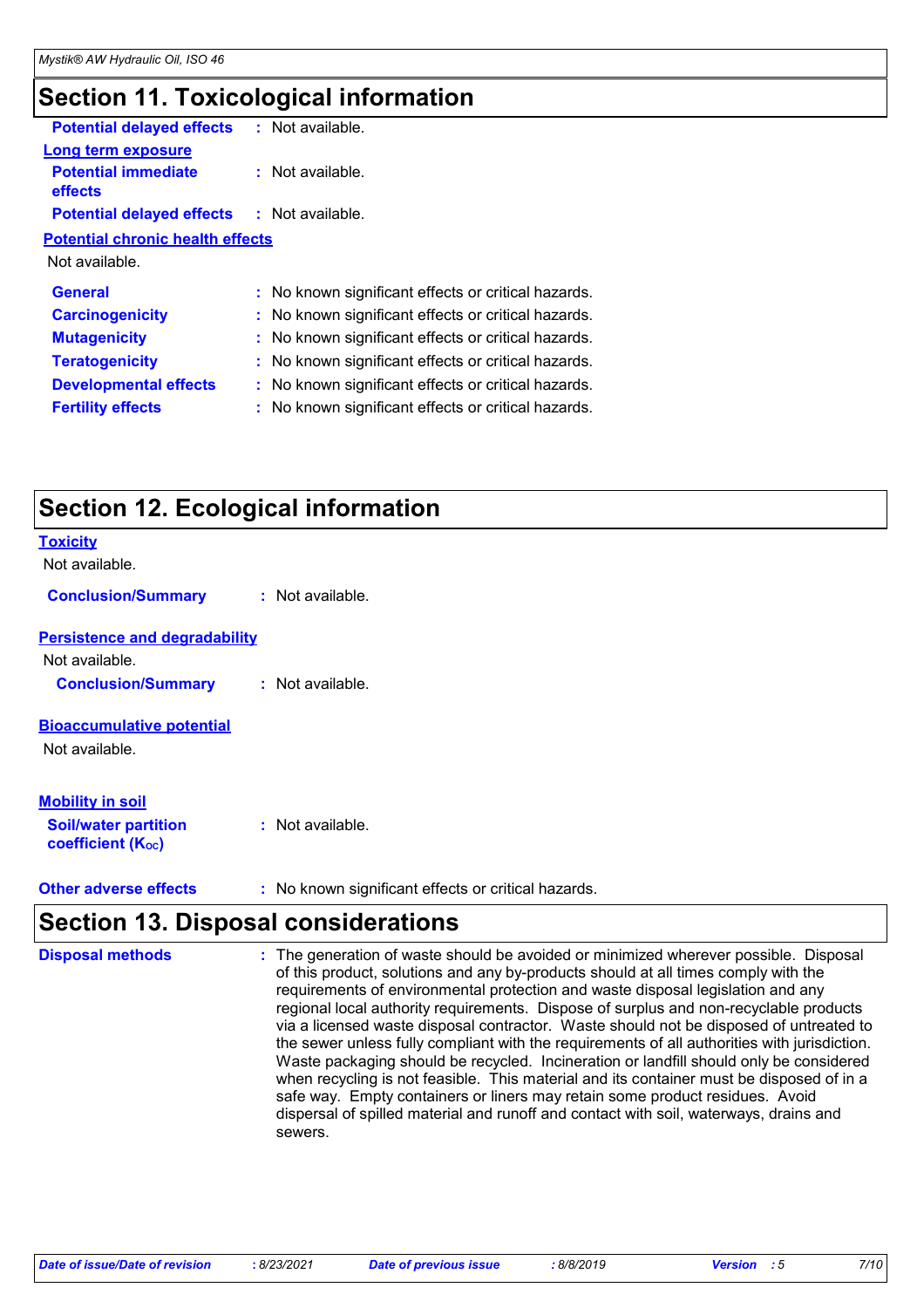# **Section 14. Transport information**

|                                      | <b>DOT Classification</b> | <b>IMDG</b>              | <b>IATA</b>              |
|--------------------------------------|---------------------------|--------------------------|--------------------------|
| <b>UN number</b>                     | Not regulated.            | Not regulated.           | Not regulated.           |
| <b>UN proper</b><br>shipping name    | $\overline{\phantom{0}}$  | ۰                        | ٠                        |
| <b>Transport</b><br>hazard class(es) | $\overline{\phantom{0}}$  | $\overline{\phantom{0}}$ | $\overline{\phantom{0}}$ |
| <b>Packing group</b>                 | $\overline{\phantom{a}}$  | $\overline{\phantom{a}}$ | $\overline{\phantom{a}}$ |
| <b>Environmental</b><br>hazards      | ∣No.                      | No.                      | No.                      |

**Oil:** The product(s) represented by this SDS is (are) regulated as "oil" under 49 CFR Part 130. Shipments by rail or highway in packaging having a capacity of 3500 gallons or more or in a quantity greater 42,000 gallons are subject to these requirements. In addition, mixtures containing 10% or more of this product may be subject to these requirements.

**Special precautions for user** : Transport within user's premises: always transport in closed containers that are upright and secure. Ensure that persons transporting the product know what to do in the event of an accident or spillage.

**Transport in bulk according :** Not available. **to Annex II of MARPOL and the IBC Code**

## **Section 15. Regulatory information**

**U.S. Federal regulations : Clean Water Act (CWA) 307**: Phosphorodithioic acid, O,O-di-C1-14-alkyl esters, zinc salts; toluene; phenol **Clean Water Act (CWA) 311**: toluene; phenol **United States inventory (TSCA 8b)**: All components are listed or exempted.

> This material is classified as an oil under Section 311 of the Clean Water Act (CWA) and the Oil Pollution Act of 1990 (OPA). Discharges or spills which produce a visible sheen on waters of the United States, their adjoining shorelines, or into conduits leading to surface waters must be reported to the EPA's National Response Center at (800) 424-8802.

#### **SARA 302/304**

**Composition/information on ingredients**

|                    |                                                               |                  | <b>SARA 302 TPQ</b> |           | <b>SARA 304 RQ</b> |                  |
|--------------------|---------------------------------------------------------------|------------------|---------------------|-----------|--------------------|------------------|
| <b>Name</b>        | %                                                             | <b>EHS</b> (lbs) |                     | (gallons) | (lbs)              | <u>(gallons)</u> |
| Phenol             | < 0.001                                                       | Yes.             | $ 500/10000 $ -     |           | 1000               |                  |
| <b>SARA 304 RQ</b> | 106837606.8 lbs / 48504273.5 kg [14899387.7 gal / 56400318 L] |                  |                     |           |                    |                  |

#### **SARA 311/312**

#### **Classification :** Not applicable.

**Composition/information on ingredients**

No products were found.

#### **State regulations**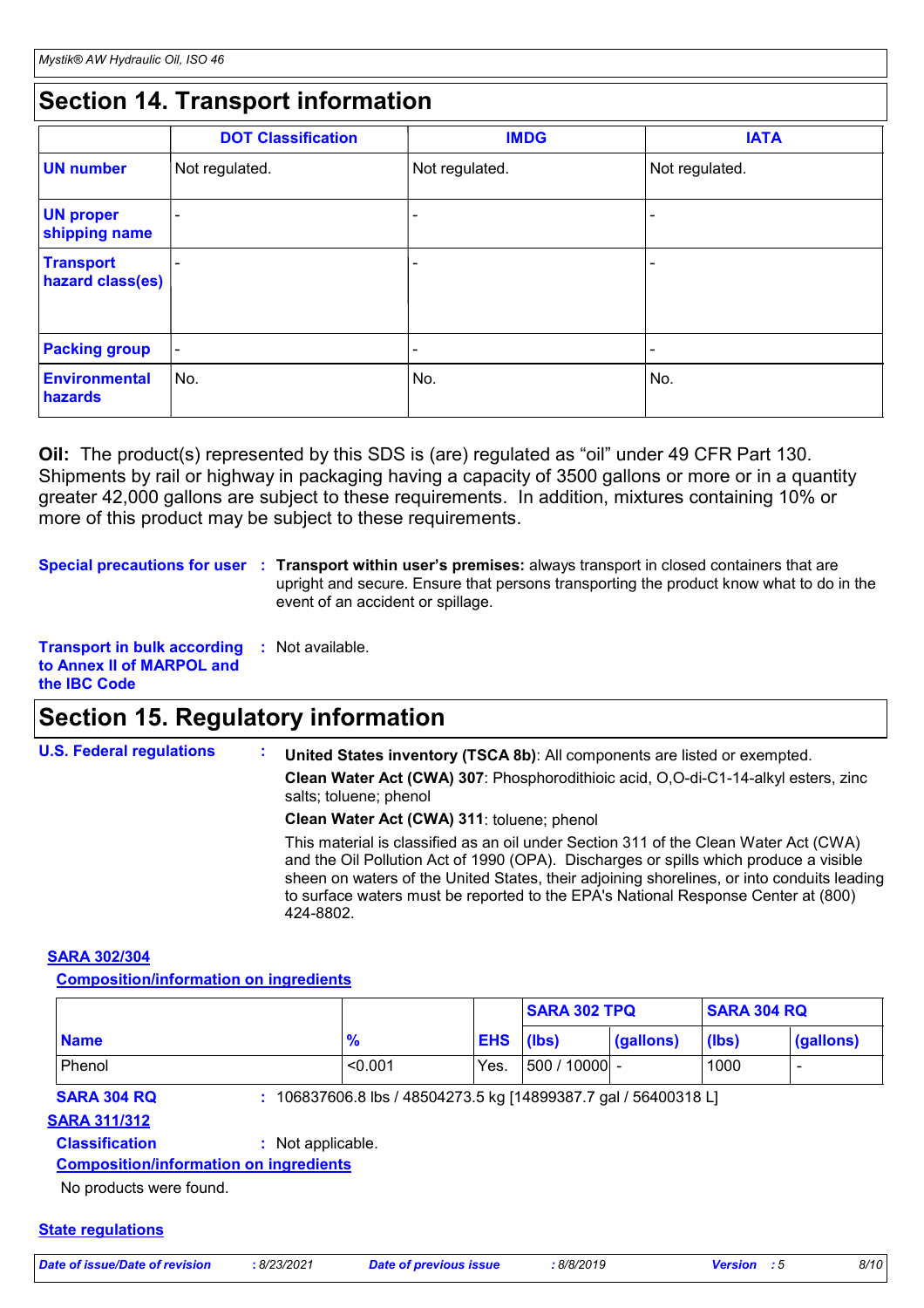# **Section 15. Regulatory information**

| <b>Massachusetts</b> | : None of the components are listed. |
|----------------------|--------------------------------------|
| <b>New York</b>      | : None of the components are listed. |
| <b>New Jersey</b>    | : None of the components are listed. |
| <b>Pennsylvania</b>  | : None of the components are listed. |

#### **California Prop. 65 Clear and Reasonable Warnings (2018)**

WARNING: This product can expose you to chemicals including Ethyl acrylate, which is known to the State of California to cause cancer, and Toluene, which is known to the State of California to cause birth defects or other reproductive harm. For more information go to www.P65Warnings.ca.gov.

| Ingredient name | $\frac{9}{6}$ | <b>Cancer</b> | Reproductive | No significant risk<br><b>level</b> | <b>Maximum</b><br>acceptable dosage<br><b>level</b> |
|-----------------|---------------|---------------|--------------|-------------------------------------|-----------------------------------------------------|
| toluene         | < 0.01        | No.           | Yes.         | -                                   | Yes.                                                |
| ethyl acrylate  | < 0.001       | Yes.          | No.          | $\overline{\phantom{0}}$            |                                                     |

#### **International regulations**

#### **Inventory list**

| <b>United States</b>     | : All components are listed or exempted.                                             |
|--------------------------|--------------------------------------------------------------------------------------|
| <b>Australia</b>         | : All components are listed or exempted.                                             |
| <b>Canada</b>            | : All components are listed or exempted.                                             |
| <b>China</b>             | : All components are listed or exempted.                                             |
| <b>Europe</b>            | : All components are listed or exempted.                                             |
| <b>Japan</b>             | : Japan inventory (ENCS): Not determined.<br>Japan inventory (ISHL): Not determined. |
| <b>Malaysia</b>          | : Not determined.                                                                    |
| <b>New Zealand</b>       | : All components are listed or exempted.                                             |
| <b>Philippines</b>       | : All components are listed or exempted.                                             |
| <b>Republic of Korea</b> | : All components are listed or exempted.                                             |
| <b>Taiwan</b>            | : Not determined.                                                                    |
| <b>Thailand</b>          | : Not determined.                                                                    |
| <b>Turkey</b>            | : Not determined.                                                                    |
| <b>Viet Nam</b>          | Not determined.                                                                      |

#### **Section 16. Other information**

**National Fire Protection Association (U.S.A.)**



**Reprinted with permission from NFPA 704-2001, Identification of the Hazards of Materials for Emergency Response Copyright ©1997, National Fire Protection Association, Quincy, MA 02269. This reprinted material is not the complete and official position of the National Fire Protection Association, on the referenced subject which is represented only by the standard in its entirety.**

**Copyright ©2001, National Fire Protection Association, Quincy, MA 02269. This warning system is intended to be interpreted and applied only by properly trained individuals to identify fire, health and reactivity hazards of chemicals. The user is referred to certain limited number of chemicals with recommended classifications in NFPA 49 and NFPA 325, which would be used as a guideline only. Whether the chemicals are classified by NFPA or not, anyone using the 704 systems to classify chemicals does so at their own risk.**

#### **Procedure used to derive the classification**

| <b>Classification</b>          |             |                               |            | <b>Justification</b> |  |      |
|--------------------------------|-------------|-------------------------------|------------|----------------------|--|------|
| Not classified.                |             |                               |            |                      |  |      |
| Date of issue/Date of revision | : 8/23/2021 | <b>Date of previous issue</b> | : 8/8/2019 | <b>Version</b> : 5   |  | 9/10 |